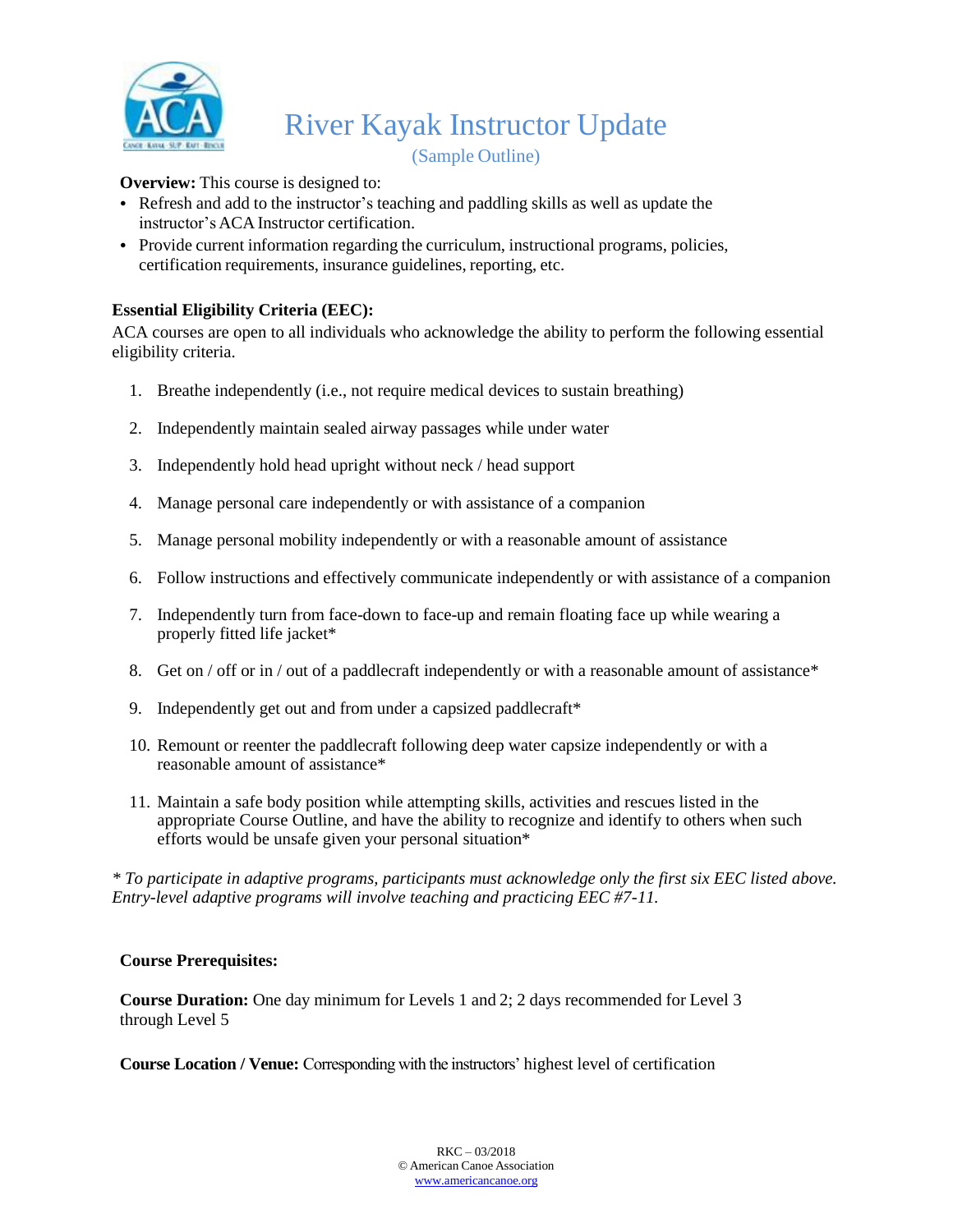

(Sample Outline)

**Course Ratio:** 

For Levels 1-4: 5 Instructors : 1 Instructor Trainer; with an additional instructor or qualified assistant the ratio can be 10:2

For Level 5: 3 Instructors : 1 Instructor Trainer; with an additional instructor or qualified assistant the ratio can be 6:2

# **Succeeding Levels of Certification:**

Instructor Upgrade to a Higher Level of Certification

# **General Requirements for all Instructor Certifications:**

- Be at least 18 years old
- Meet the appropriate essential eligibility criteria
- Successfully complete an Instructor Certification Workshop (IDW & ICE)
- Be a full ACA member
- Upon successful completion, register with the Safety Education & Instruction Council
- Have and maintain First Aid and age appropriate CPR
- Demonstrate a general knowledge of paddlesports and the ACA
- Demonstrate the ability to appropriately perform and teach all of the following material unassisted in the appropriate venue
- Instructors are expected to be able to demonstrate, teach, and model everything on the official ACA skills course and assessment course outlines which correspond to their level/craft.

Demonstrate knowledge and ability to efficiently/effectively plan and implement appropriate instructional sessions and assessments for a different learning styles and ability levels, to include:

- Differentiation of instruction based on the individual learner (student centered)
- Use of an appropriate skills progression when teaching complex skill sets
- Selection of appropriate teaching venue based on ability and desired outcomes
- Focus on core principals rather than specific technique
- Provides appropriate, specific and meaningful feedback

**Pre-Course Considerations:** Before arrival, the instructor should practice paddling and teaching all the material covered in the Instructor Criteria. The instructor must be able to teach and perform any of the curriculum on the Instructor Criteria and skills course outline documents at or below the instructor's level of certification. Questions about performing any of the required certification criteria should be directed to the Instructor Trainer prior to the beginning of the course.

**Prepared Presentations:** The instructor should be prepared to present any topic contained in the Instructor Criteria or skills courses curriculum at, or below their level of certification that may be assigned by the Instructor Trainer prior to the update course.

**Impromptu Presentations:** The instructor should be prepared to present any topic contained in the Instructor Criteria or skills courses curriculum at, or below their level of certification that may be assigned by the Instructor Trainer during the update course.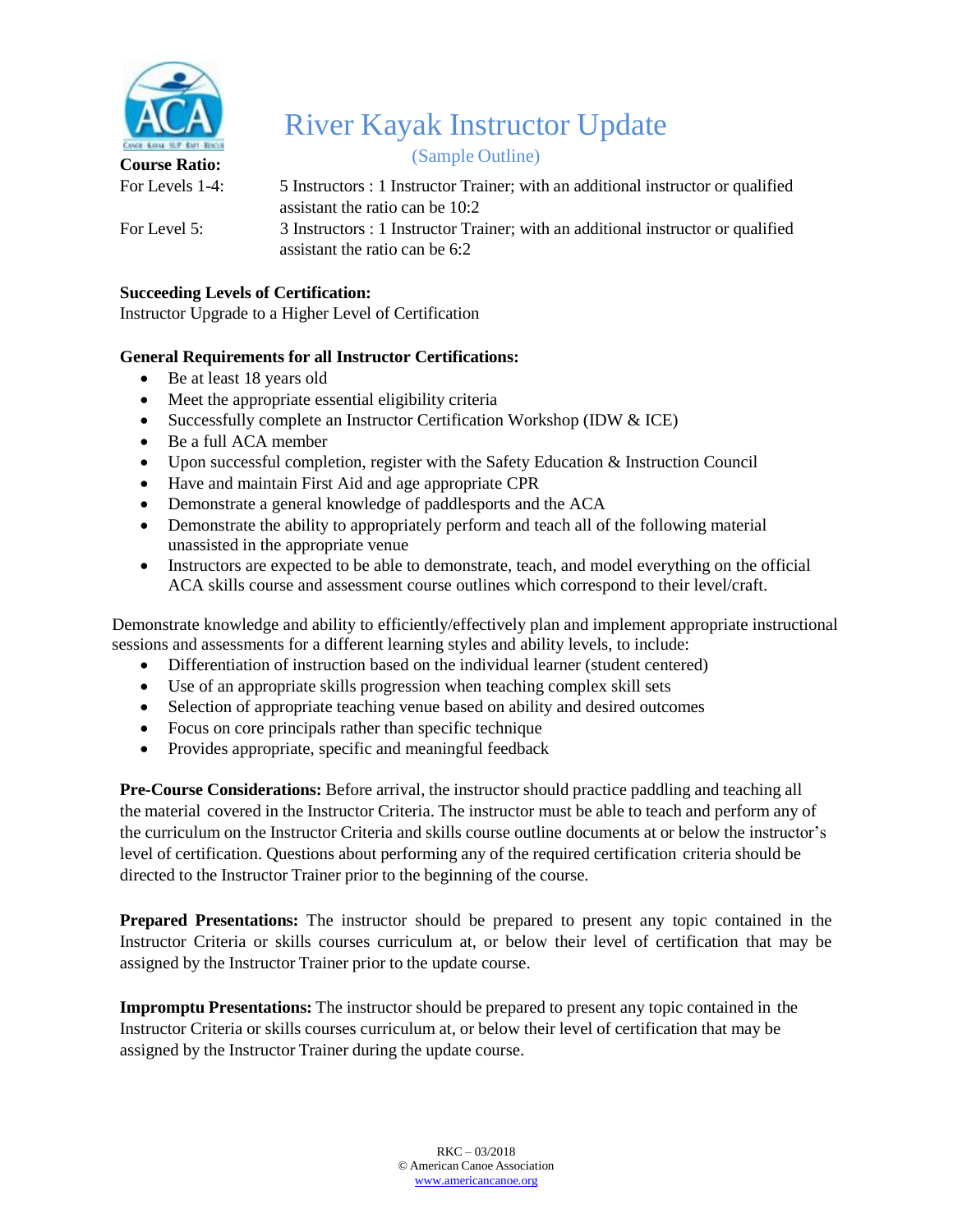

(Sample Outline)

# **Review the following documents from the ACA website:** [www.americancanoe.org](http://www.americancanoe.org/)

- Sample Skills Course Outlines (All, up to level of certification)
- Instructor Criteria (To highest level of certification)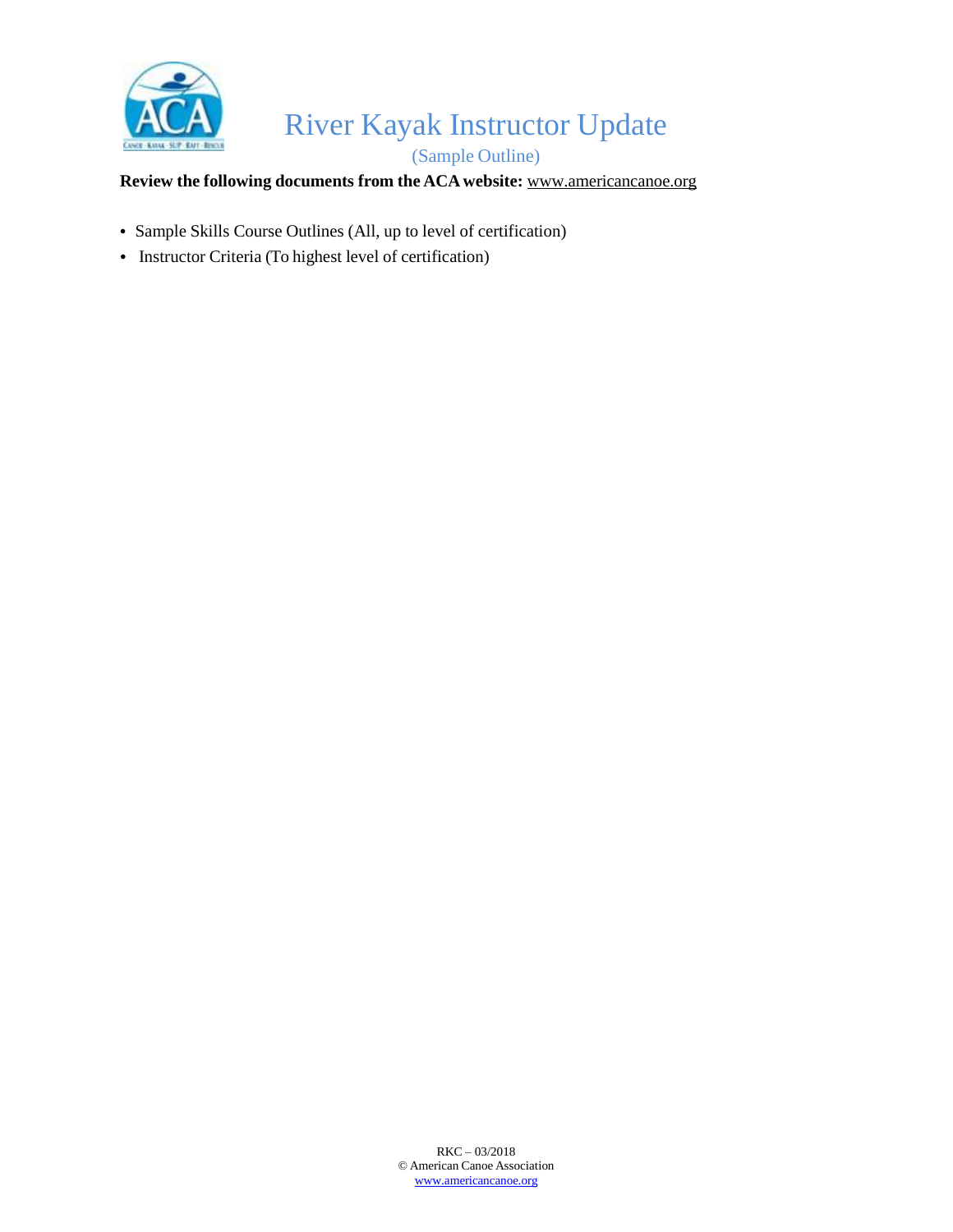

(Sample Outline)

# **Instructor Update Sample Outline**

### **Introductions:**

- Roster, Roll, Waivers. Why ACA?
- Understanding levels of certification
- Administrative Requirements / Paper Work / SEIC Policy Review

### **Personal Goals and Challenges:**

- Courses
- Learning / Teaching
- Paddling Skills
- Risk Management / Safety and Rescue Interpersonal Skills

### **Review Instruction Practices:**

- How to teach a skill
- Learning theory
- Different types of learners: doer, thinker, watcher, feeler
- Matching learning styles to teaching styles

#### **Certification Criteria:** *(See Instructor Criteria Checklist on ACA website)*

#### *•* **Safety awareness**

- Rescue priorities
- **•** Rescue methods

#### **• Technical knowledge**

- General knowledge
- Organization and management
- Paddle / Boat Physics
- Bio-Mechanics

#### • **Paddling skills** (Demonstration Quality)

- Be prepared to teach and model all strokes and maneuvers
- Paddle comfortably in teaching venue
- **• Teaching Skills**
	- On Land Topic Presentation
	- **•** On Water Topic Presentation

#### **• Critique and Assessment Techniques:**

- Reinforcement through positive feedback
- Feedback techniques and suggested protocol